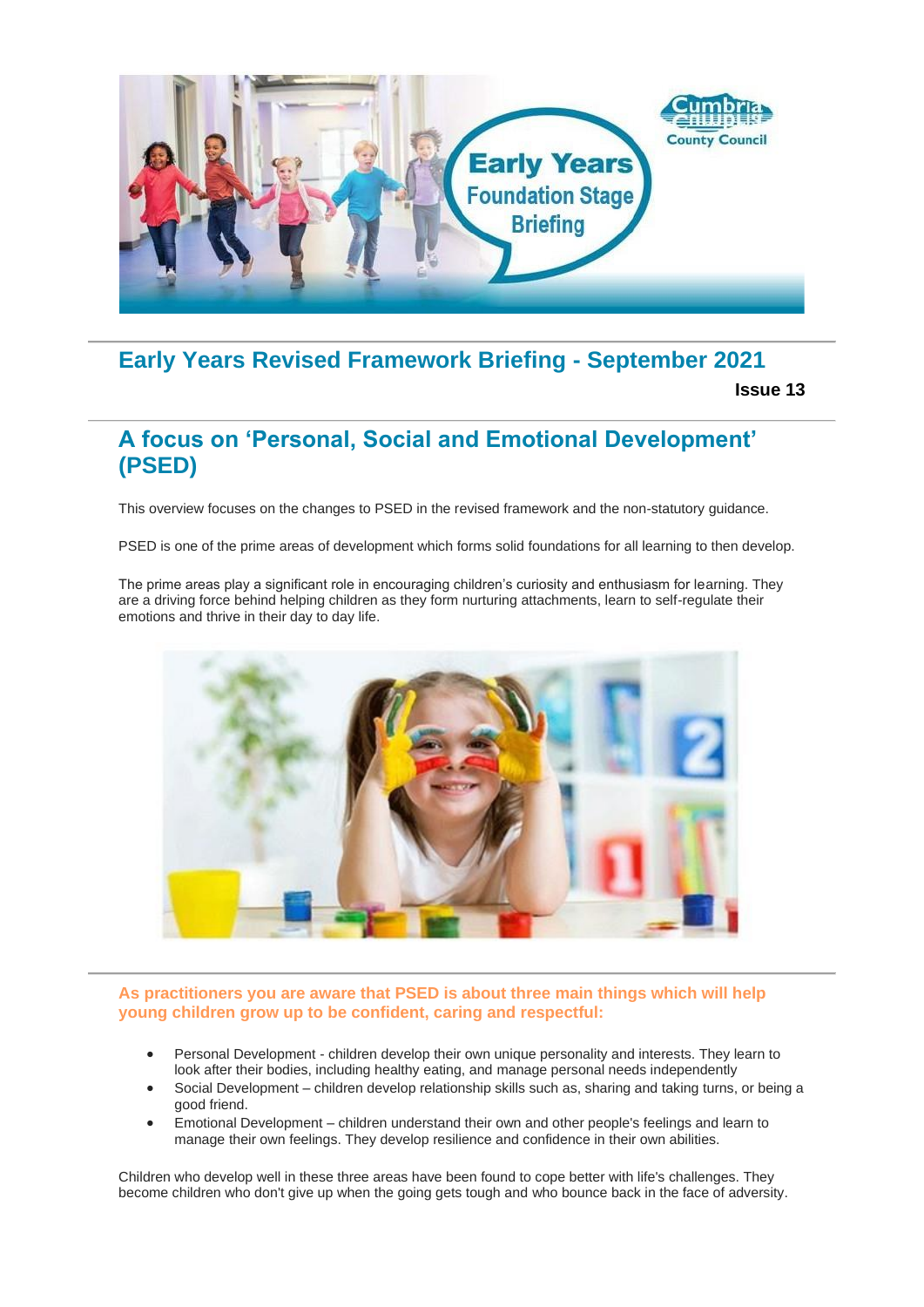Focusing on helping children to develop these skills will give them a greater chance of developing success and happiness in the future. Birth to 5 Matters recognises the importance of PSED by prioritising it first in the areas of development.

### **EYFS Statutory Framework states for PSED**



**The statutory framework for the EYFS states**…

*Children's personal, social and emotional development (PSED) is crucial for children to lead healthy and happy lives and is fundamental to their cognitive development. Underpinning their personal development are the important attachments that shape their social world. Strong, warm and supportive relationships with adults enable children to learn how to understand their own feelings and those of others.* 

*Children should be supported to manage emotions, develop a positive sense of self, set themselves simple goals, have confidence* 

*in their own abilities, to persist and wait for what they want and direct attention as necessary. Through adult modelling and guidance, they will learn how to look after their bodies, including healthy eating, and manage personal needs independently. Through supported interaction with other children, they learn how to make good friendships, co-operate and resolve conflicts peaceably. These attributes will provide a secure platform from which children can achieve at school and in later life*."

## **The revised EYFS Early Learning Goals: Personal, Social and Emotional Development**

Whilst the Early Learning Goals are a checkpoint for the end of the reception year, they are not the whole curriculum or statements to be broken down and used as a checklist. Breadth in learning is more important than moving on in steps.

# **ELG: Self-Regulation**

#### **Children at the expected level of development will:**

- Show an understanding of their own feelings and those of others, and begin to regulate their behaviour accordingly.
- Set and work towards simple goals, being able to wait for what they want and control their immediate impulses when appropriate.



Give focused attention to what the teacher says, responding appropriately even when engaged in activity, and show an ability to follow instructions involving several ideas or actions.

### **ELG: Managing Self**



#### **Children at the expected level of development will:**

- •Be confident to try new activities and show independence, resilience and perseverance in the face of challenge.
- •Explain the reasons for rules, know right from wrong and try to behave accordingly.
- •Manage their own basic hygiene and personal needs, including dressing, going to the toilet and understanding the importance of healthy food choices.

# **ELG: Building Relationships**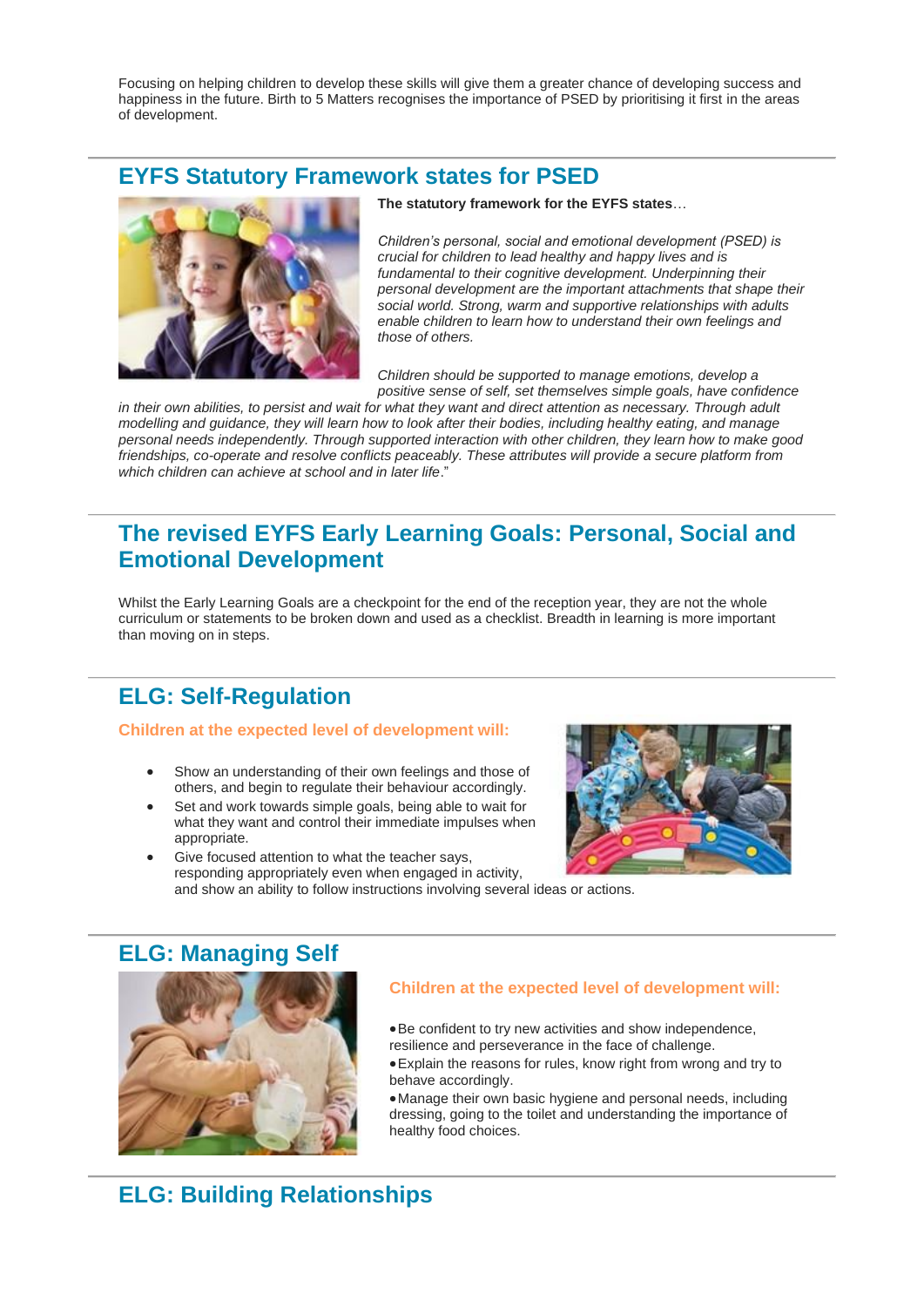#### **Children at the expected level of development will:**

- Work and play cooperatively and take turns with others.
- Form positive attachments to adults and friendships with peers.
- Show sensitivity to their own and to others' needs



### **So what has changed?**

• The statutory framework now states under medicines section 3.45 "The provider must promote the good health, including the oral health, of children attending the setting." What does this mean for you? It is about helping children to understand how the choices they make can help them to be healthy and have good oral health. You could invite dental professionals to the setting, have sugar swap displays, promote Smile4Life etc.



• The ELG for Health and self-care has been moved from Physical Development and comes under PSED Managing Self. However, the curriculum guidance relating to this remains under Physical Development in Development Matters and Physical Development Health and Self-care in Birth to 5 Matters.



We must continue to support the holistic development of children. We need to help children learn how to care for themselves, make good choices and understand the benefit of them. This means that children need to develop physically as well as emotionally to be able to manage this.

Birth to 5 Matters" states on p.44 " *The intimate connection between brain, body and mind must be understood; when they are viewed as one system, the impacts of active physical play, health and self-care are observed and the effects on a child's early brain development and mental health of adverse childhood experience, including* 

*malnutrition, illness or neglect, is recognised. Health, wellbeing and self-care are integral to physical development. Prioritising care opportunities and a collaborative approach with young children supports development of lifelong positive attitudes to self-care and healthy decision-making."*

# **Self-Regulation**

#### **Managing feelings and behaviour has now been replaced with Self-Regulation,**

In Birth to 5 in the section on Self-regulation the Key points on p.21 it states,

*"Self-regulation involves children's developing ability to regulate their emotions, thoughts and behaviour to enable them to act in positive ways toward a goal.*



*Self-regulation grows out of co-regulation, where adults and children work together toward a common purpose, including finding ways to resolve upsets from stress in any*